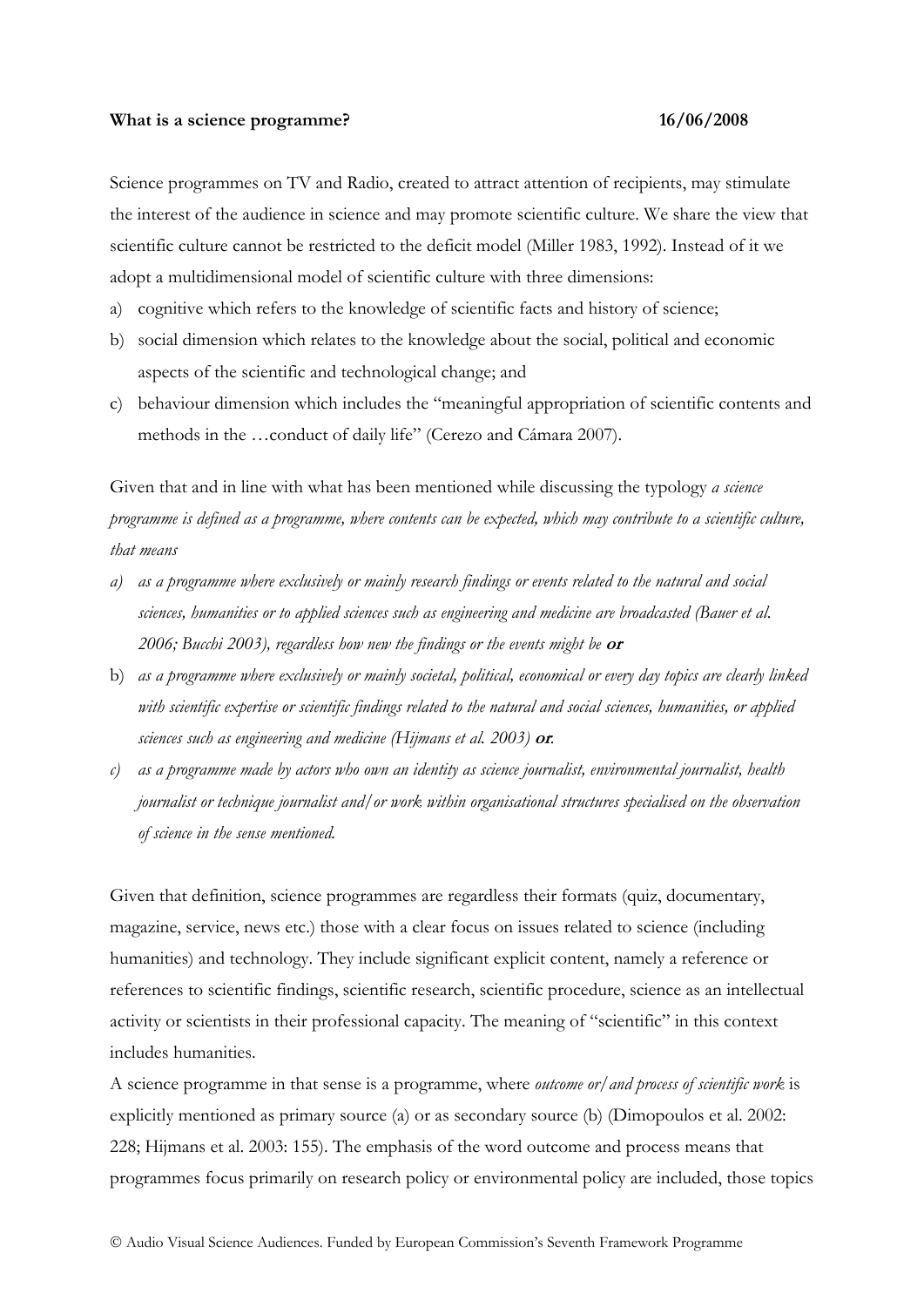are clearly linked with the process of scientific work and provides one of the main routes by which scientists enter public arenas, and publics engage with scientists.

The emphasis of the word scientific work means, that programmes focus primarily on educational policy or the educational system are excluded. Those topics are not clearly linked with scientific work.

Included are those programmes where the history of science is broadcasted or every day "topics" or simply "things" (cars, pasta etc.) are *clearly and explicitly* linked with science in the sense outlined above (that means including humanities, medicine, engineering). That includes for instance programmes, where are explained how chocolate is produced industrially, in general, programmes that are classed by practitioners into "knowledge programmes", when the knowledge *is clearly linked* to science and humanities in the sense mentioned above.

This definition is not deductively developed but inductively, taking into account recent trends in science journalism (knowledge programmes) and former tries to limit the research field. It reflects the many different ways society (and broadcast media) talk about science and humanities. It is "content centred" in that sense, that the actual content of programmes serves as the starting point to frame the content we are interested in. Our content centred perspective is supplemented by an actor centred perspective. That means; additional to what has been specified, all programmes will be included in the sample, that are, given the self-presentations of channels, classed into a science programme regardless the fact that they might not contain science in the sense mentioned.

# Refinements:

(1) wildlife/nature. According to Göpfert (1996) this type of programmes can be class to science programmes, 'cause such programmes uses the outcome of scientific research mainly implicitly for providing information about the behaviour of animals for instance. It can be expected that they usually do not *mainly and explicitly* refer to the outcome of science. That means that in most of the cases they will be excluded.

(2) Programmes about Computers and Technology: After looking at programme guides there are two main types of programme on this topic. One type is about new developments in technology and technological solutions to problems. The other type is mainly about reviewing new consumer technology products (gadgets). Given our definition, the first type should be in, the second usually not, 'cause it can be expected for sure that the later ones are not primarily dealing with the outcome of engineering or the process of scientific work. For the first mentioned type this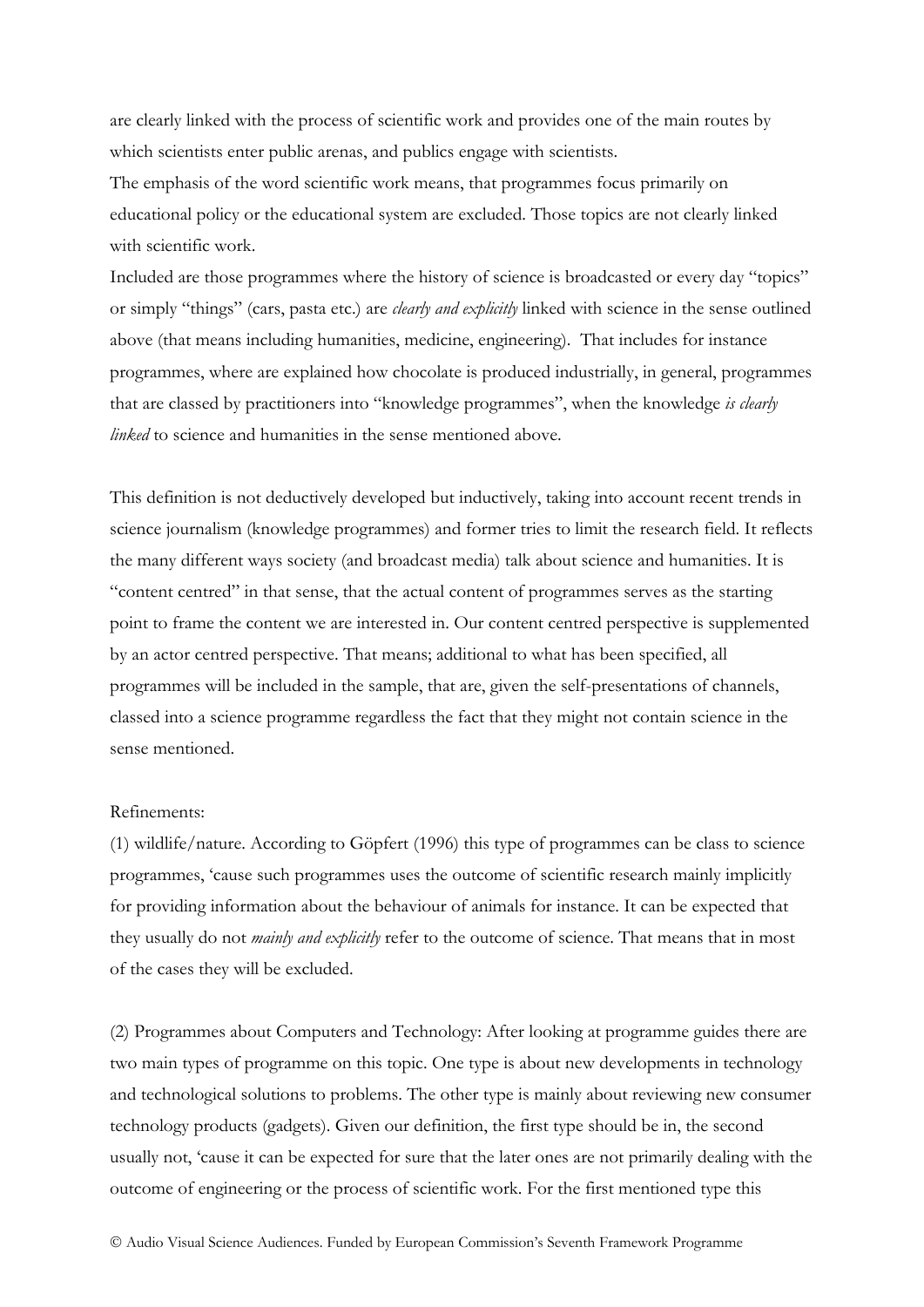cannot be ruled out. To protect equivalency we agreed upon the inclusion of every computer and technology programme broadcasted due to difficulties in ruling out that programmes do contain contents we are interested in.

(3) Programmes about Medicine / Health. There are several types of programmes about Medicine / Health listed in the programme guides. For example, programmes about illnesses and their treatment, reality TV type programmes about patients or medical staff, radio phone-in programmes to doctors for advice, interviews with doctors/scientists about current medical research. Given our definition all theses programmes are usually included, excluded are only programmes, where the content is mainly or exclusively fictional, that concerns for instance reality-TV-type programmes where patients are not real patients but actors.

(4) Educational programmes. Programmes about the education system (schools, high schools, universities) are excluded, that also means educational programmes about science or better teaching programmes. Very difficult to handle is the case of the BBC or a similar programme in Germany, produced by DLF. The BBC produce a series called Megamaths which comprises educational programmes focusing on mathematics aimed at 7-9 year olds. This type of programme might be in, 'cause it may use mainly and explicitly the outcome of social sciences. The same is true for a programme called Pisaplus, that also comprises teaching programmes in schools by putting together scientific expertise from different disciplines (psychology, social sciences and others).

(5) Environment. Those programmes are included. The inclusion can be legitimated by the fact that environmental journalists are traditionally classed to science journalists and additional by the fact that environmental topics are part of the outcome of traditional science sections in newspapers.

It is not intended to analyse science programmes by content analysis extensively. Therefore in any cases, where we cannot rule out the possibility that the programme is a science programme, the programme shall be included. We can decide upon an exclusion later.

Our main target is the journalistic unit that produces the science programme. The definition leads to two strategic choices, how to identify relevant organisational units or subunits: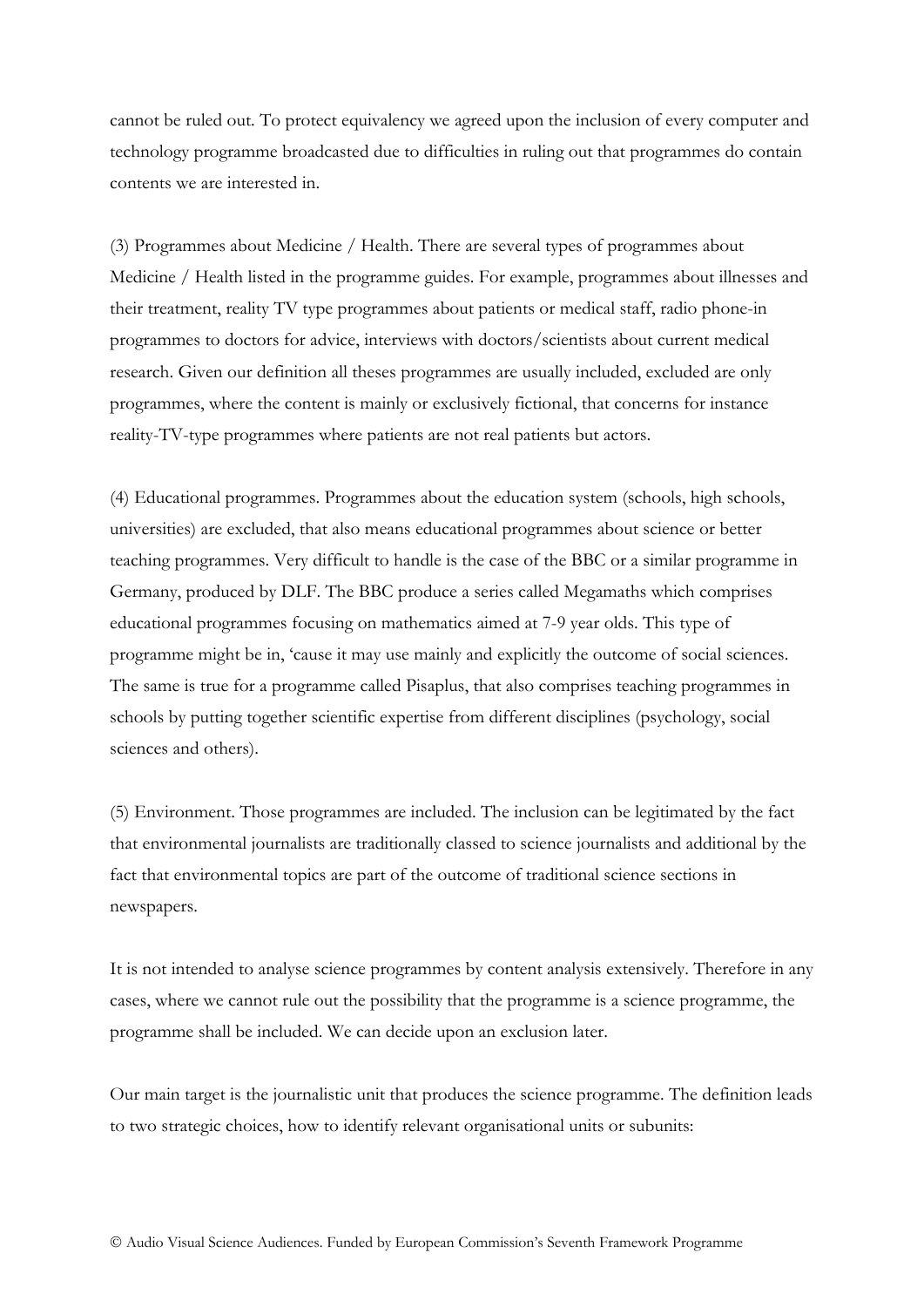- a) From programme to the subunits: That means that relevant programmes have to be identified. After that we can start to find out, which organisational background is behind the programme.
- b) From subunits to programmes: That means that it has to be clarified which specialised sections within an organisation exist. After that we start to find out the programmes those units produce.

It is intended to follow both lines simultaneously.

# **Methods/Procedures**

After the vague definition of programmes we are interested in, further clarifications are needed, that concerns detailed descriptions of the methods, how to identify relevant programmes respectively specialised units. This clarification has been done using another document (Selection of Science Programmes). It is a combination of key word search and interpretative approach.

A) To start with, the identification of science programmes (strategy a) should follow the outlined way:

- 1. Search for relevant programme lists that already exist. It can be expected that for instance academics within universities specialised on science journalism or science communication own such lists. Of certain use may be the platform "scirab" www.scienceonair.org, where relevant radio programmes from all over Europe are listed.
- 2. Search for relevant programmes with the help of programme guides and further clarifications with the help of the internet. We are exclusively interested in programmes that appear regularly. To make sure, that saisonal programmes are in our sample, four issues of programme guides that usually cover one or two weeks of programme, should be sampled by chance. To make sure that every saison is in our sample, each issue has to cover different saisons (spring, summer, fall, winter). We should go from April/May (spring 2008) back to winter 07/08, autumn 07, summer 07. Given the definition, relevant keywords for our search are: science, research, knowledge, health, medicine, technique, technology, space, environment.... . (See for more details the coding scheme). Such a content analysis of programme guides has to be seen obligatory. It can be facilitated by for instance programme lists that already exist, but such a list cannot displace a content analysis of programme guides.

B) Strategy b) may be of special use when a list of programmes is missing. In that case the search for programmes can start with asking programme managers of all channels about science programmes in question. Again, a content analysis of programme guides cannot be displaced by